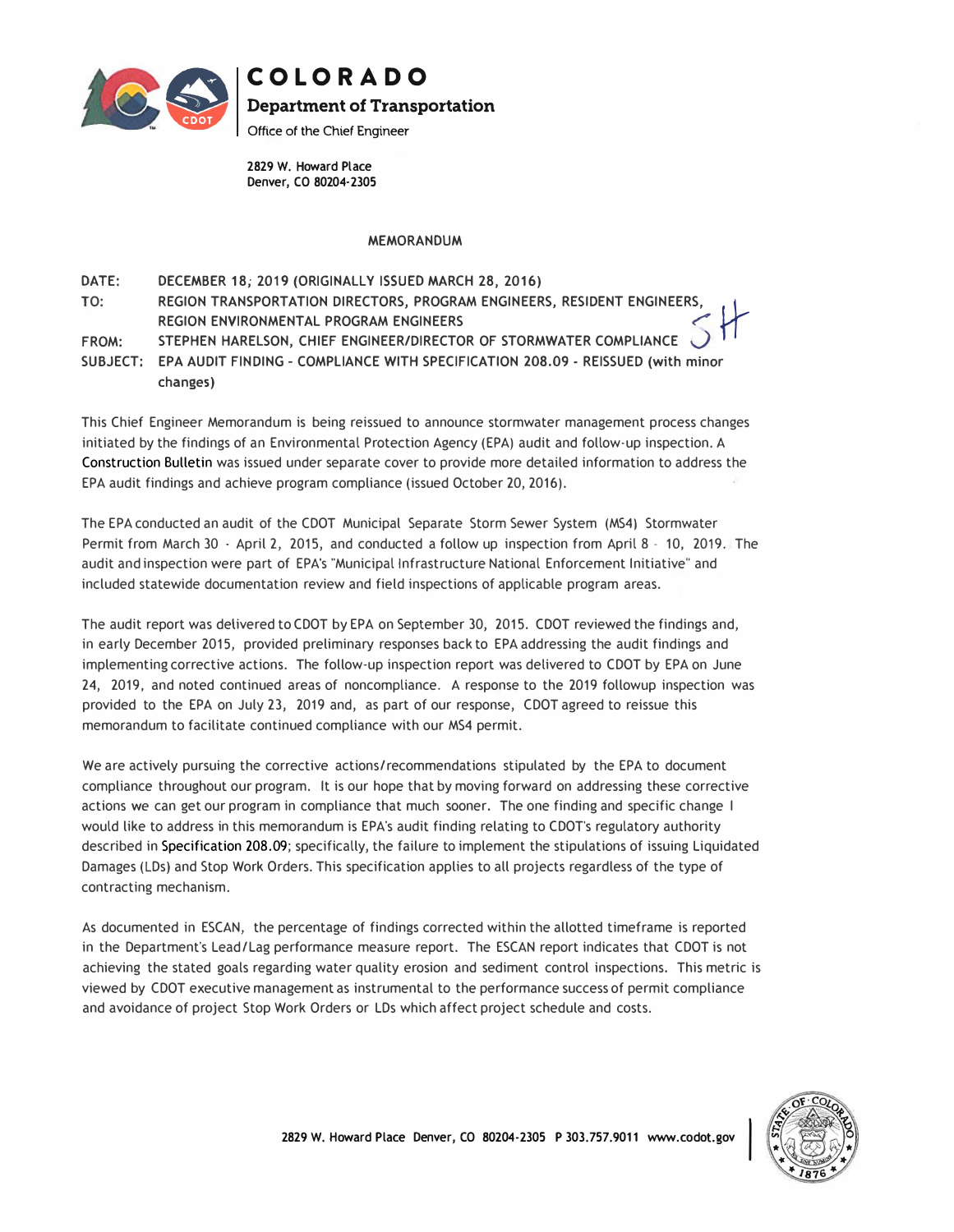Here is where I need your assistance in ensuring that CDOT properly administers erosion control on all CDOT projects and remains in compliance on this issue:

- Understand and follow Specification 208.09 as this is our regulatory authority. Therefore, compliance with this Specification is commensurate with compliance with the Construction Program in accordance with the MS4 permit.
- Understand that versions of Specification 208.09 applicable for projects advertised on or after April 21, 2016 changes "may" to "will" with respect to the CDOT Project Engineer issuing 105(s), LDs and Stop Work Orders. Note the new escalation procedure stated in the Specification (included in all projects with AD on or after April 21, 2016) if the contractor fails to address the finding.
- Recognize that with the issuance of revised Specification 208.09 in 2017 and again in 2018, there may be different versions of this Specification in use. The version of the Specification you are using for your project will determine if you are to follow the Specification as written, or if you are to apply the interpretation of the Specification as noted in the following bullet.
- Interpret "may" as "will" in Specification 208.09 if a project was advertised before April 21, 2016. Project Engineers will issue LDs and/or Stop Work Orders and require the Contractor to submit a Corrective Action Plan. The EPA finding relating to CDOT's regulatory authority noted that CDOT was not following the Specification in issuing Stop Work Orders after the corrections were not completed within 48 hours and/or discharges into state waters. Documenting your decisions/actions can make the difference in demonstrating meeting compliance for those challenging times where the Contractor is doing their best to address the situation. For any assistance, contact your Region Water Quality Pollution Control Manager (RWPCM).
- Track all actions in ESCAN, CDOT's computer application used to track Headquarters and Region inspections that are required by the Colorado Department of Health and Environment (CDPHE). the CDOT Construction Manual, and our Specifications. ESCAN reporting is important because CDOT depends on these queries as proof of compliance and assurance that we are following our procedures. If Headquarters or Region inspections resulting in corrective actions are not reported in the ESCAN tool - Corrective Action Response Log (CARL), the report will show the finding as not completed within the required timeframe, even if the Project Engineer and the Contractor have come to an agreement about the fix.
- Note that ESCAN has been updated to include the new deferment process, which has been written into Specification 208.09 for projects advertised on or after April 21, 2019. The deferment process allows for a period of time (to be determined by PE, RWPCM and Contractor) that penalties will be suspended, temporarily, for extraordinary circumstances where it is impossible to meet the deadline. Note, a deferment does NOT preclude the Contractors obligation to stay in compliance with their stormwater construction permit and to implement corrective actions as soon as possible, immediately in most cases. A deferment only suspends penalties. If using the former version of ESCAN (ESCAN 1.0), close out the finding upon implementation of an alternative corrective action and document the final completion date for the approved final corrective actions that are justified in requiring more than 48 hours of time to complete in the notes.